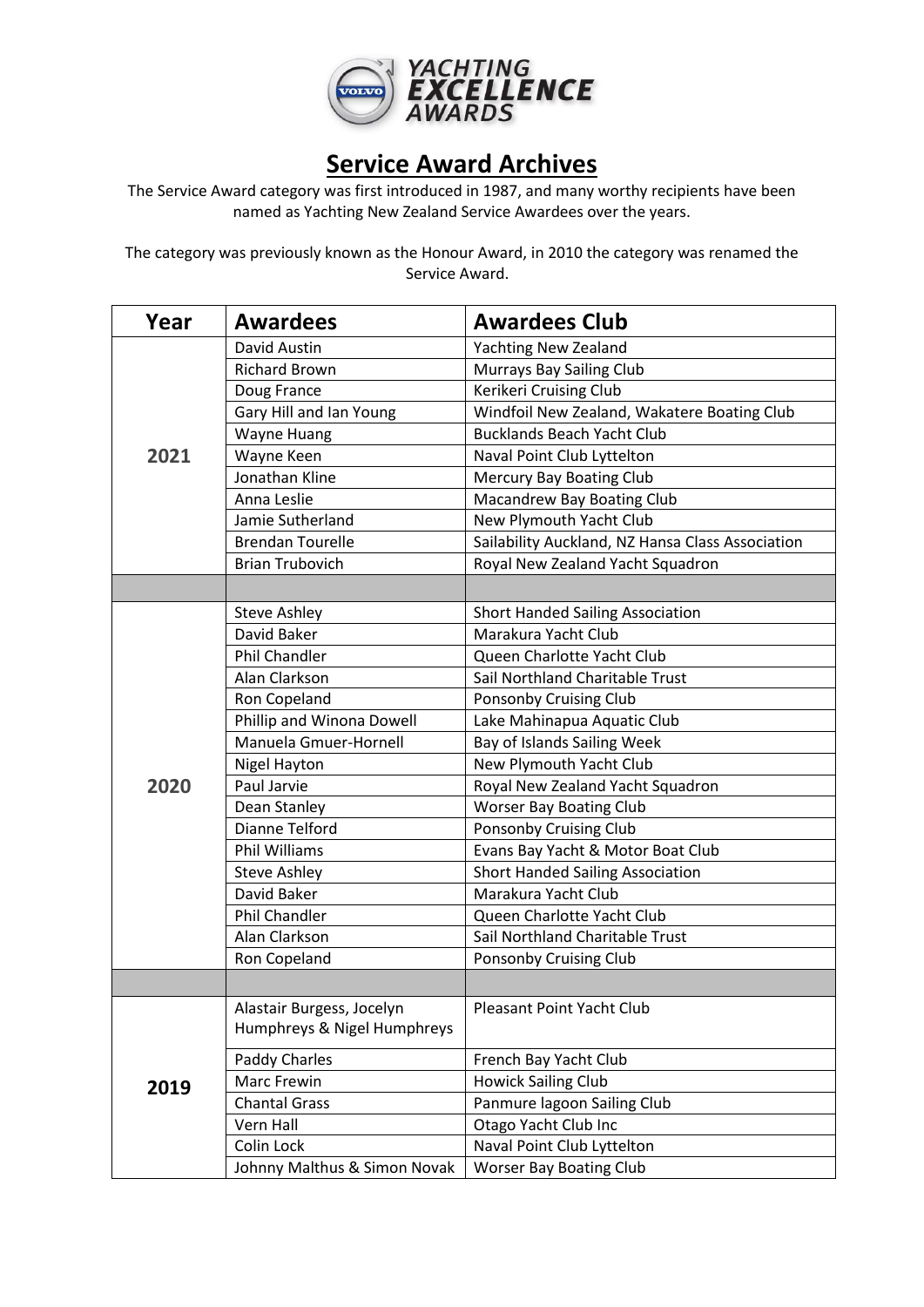|      | Simon Probert                         | <b>Wakatere Boating Club</b>      |
|------|---------------------------------------|-----------------------------------|
|      | <b>Fiona Rist</b>                     | Manly Sailing Club                |
|      | <b>Richard Wingfield</b>              | Royal New Zealand Yacht Squadron  |
|      | <b>Peter Withall</b>                  | Pigeon Bay Boating Club           |
|      |                                       |                                   |
|      | Graham Ashford                        | Pohara Boat Club                  |
|      | Rob & Anne Daniel                     | Lake Mahinapua Aquatic Club       |
|      | Ron & Ann Finch                       | Waimakariri Sailing Club          |
|      | <b>Keith Fraser</b>                   | Heretaunga Boating Club           |
| 2018 | <b>Trevor Knowles</b>                 | Motueka Yacht & Cruising Club     |
|      | Jill Metz-Mayhead & Adrian<br>Mayhead | Wairoa Yacht Club                 |
|      | Amanda Michel                         | <b>Wakatere Boating Club</b>      |
|      | <b>Bryan Taylor</b>                   | Royal New Zealand Yacht Squadron  |
|      | <b>Richie Williams</b>                | <b>Bucklands Beach Yacht Club</b> |
|      | Dennis Win                            | Nelson Yacht Club                 |
|      |                                       |                                   |
|      | David Anderson                        | Naval Point Club Lyttleton        |
|      | Stephen Cranch                        | Royal Akarana Yacht Club          |
|      | Peter Dawson                          | <b>Murrays Bay Sailing Club</b>   |
|      | Matteo de Nora                        | Royal New Zealand Yacht Squadron  |
| 2017 | <b>Richard Gifford</b>                | Queen Charlotte Yacht Club        |
|      | Ray Haslar                            | Kerikeri Cruising Club            |
|      | <b>Helena Horswell</b>                | Royal Akarana Yacht Club          |
|      | Gary Key                              | St Johns Rotary Club              |
|      | Scott Leith                           | <b>Murrays Bay Sailing Club</b>   |
|      | Ian Wallace                           | Panmure Lagoon Sailing Club       |
|      |                                       |                                   |
|      | <b>Bob Davies</b>                     | Wanganui Yacht Club               |
|      | Sally Garrett                         | Royal Akarana Yacht Club          |
|      | Leslie Rogerson                       | Wakatipu Yacht Club               |
|      | Ann Hatch                             | New Plymouth Yacht Club           |
| 2016 | Keith Hay                             | Mt Pleasant Yacht Club            |
|      | Lowry Bay Spring Chickens Group       | Lowry Bay Yacht Club              |
|      | Vicki Moore                           | Naval Point Club Lyttleton        |
|      | Mark Mulcare                          | Royal New Zealand Yacht Squadron  |
|      | Jim & Margaret Park                   | Christchurch Yacht Club           |
|      | Graham Thow & Des Rouse               | Northcote Birkenhead Yacht Club   |
|      | Mike Underwood                        | Waikawa Boating Club              |
|      |                                       |                                   |
|      |                                       |                                   |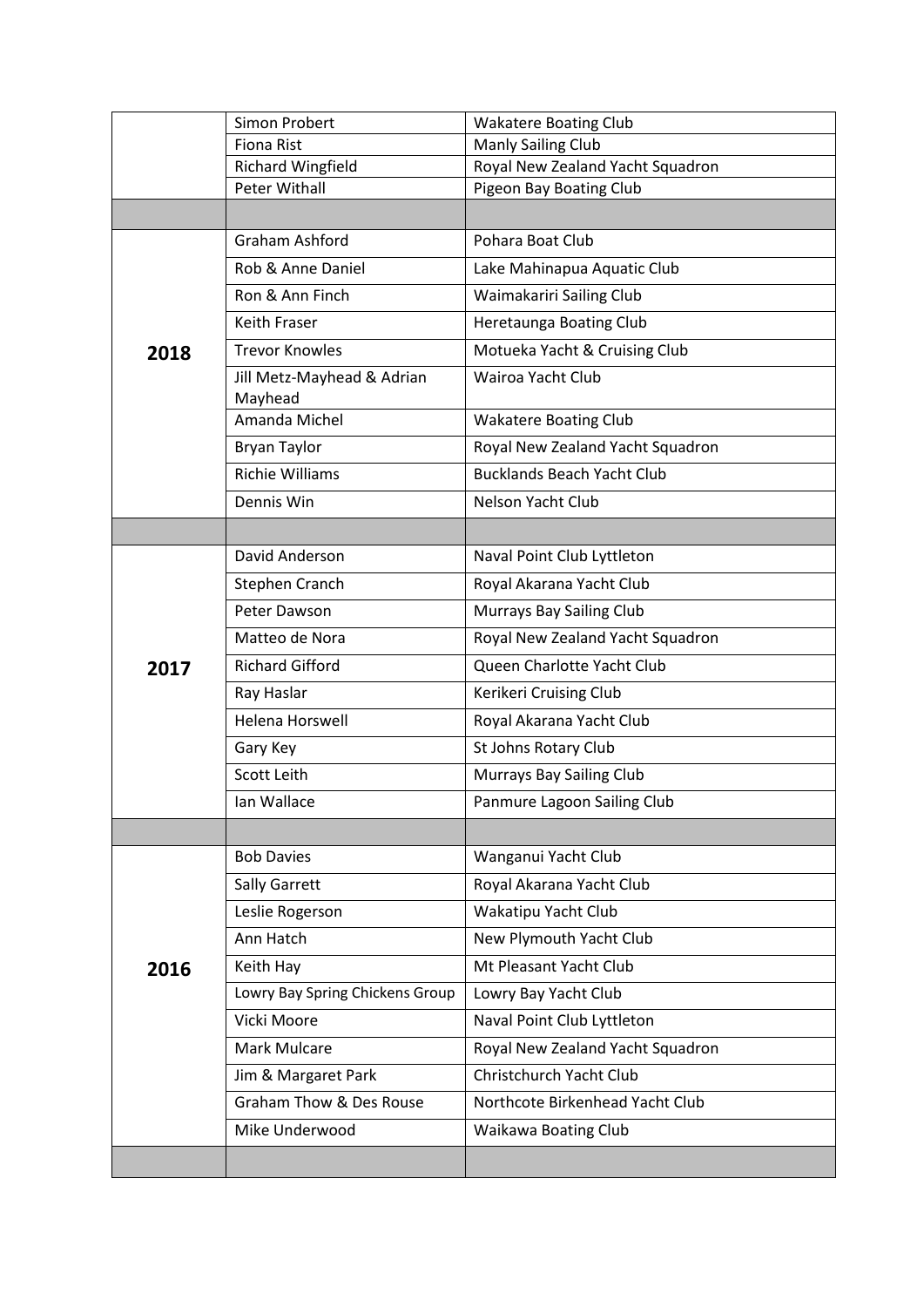|      | Roger Badham                  | Royal New Zealand Yacht Squadron                       |
|------|-------------------------------|--------------------------------------------------------|
|      | Rob Burn                      | Queen Charlotte Yacht Club                             |
|      | <b>Will Calver</b>            |                                                        |
|      | <b>Merlin Caskie</b>          | Panmure Lagoon Sailing Club                            |
| 2015 | David Gunn                    | <b>Murrays Bay Sailing Club</b>                        |
|      | Matt Hall-Smith               | French Bay Yacht Club                                  |
|      |                               |                                                        |
|      | Craig Jones                   | Kerikeri Cruising Club                                 |
|      | <b>Bill Miller</b>            | Royal New Zealand Yacht Squadron                       |
|      | <b>Phil Turner</b>            | <b>Murrays Bay Sailing Club</b>                        |
|      | <b>Martin Tasker</b>          | Royal New Zealand Yacht Squadron                       |
|      |                               |                                                        |
|      | <b>Shirley Closey</b>         | Murrays Bay Sailing Club                               |
|      | Dean Coleman                  | <b>Wakatere Boating Club</b>                           |
|      | Peter Dawson                  | Murrays Bay Sailing Club                               |
|      | Dr Rob Ebert                  | Hamilton Yacht Club and Zephyr Owners Assn.            |
| 2014 | John Grant                    | <b>Russell Boating Club</b>                            |
|      | Martin Hannon                 | Royal New Zealand Yacht Squadron                       |
|      | Margaret Harvey               | <b>Richmond Yacht Club</b>                             |
|      | Gay Noyer                     | Sandspit Yacht Club and NZ Teams Sailing Assn.         |
|      | <b>Murray Walls</b>           | Waimakariri Sailing & Powerboat Club                   |
|      |                               |                                                        |
|      | Pieter Besuijen               | Macandrew Bay Boating Club                             |
|      | Jan Dawson                    | RNZYS, Milford Cruising Club                           |
|      | lan Fyfe                      | Queen Charlotte Yacht Club                             |
|      | <b>Christine Hansen</b>       | <b>Wakatere Boating Club</b>                           |
| 2013 | <b>Tony Kendall</b>           | Buckland's Beach Yacht Club                            |
|      | Peter and Fiona Marlow        | <b>Clarks Beach Yacht Club</b>                         |
|      | Rod McCulloch                 | Gisborne Yacht Club                                    |
|      | <b>Bob Shaw</b>               | <b>Worser Bay Boating Club</b>                         |
|      | <b>Tony Stevenson</b>         | Royal Akarana Yacht Club and Ponsonby Cruising<br>Club |
|      |                               |                                                        |
|      | Gary Corkin                   | <b>Richmond Yacht Club</b>                             |
|      | Derry Godbert                 | Kerikeri Cruising Club                                 |
|      | John Greenfield               | Heretaunga Boating Club                                |
|      | <b>Kit Grigg</b>              | Akaroa Yacht Club                                      |
|      | <b>Ross Markwick</b>          | Royal NZ Yacht Squadron                                |
| 2012 | <b>Gerald Martin</b>          | Napier Sailing Club & NZIODA                           |
|      | Les McBean                    | Port Chalmers Yacht Club                               |
|      | Don McBeth, Don Waterer, Gail | French Bay Yacht Club                                  |
|      | Sanders & Peter Channings     |                                                        |
|      | Joyce Talbot                  | <b>Classic Yacht Association of NZ</b>                 |
|      | Ivor Wilkins                  | Royal New Zealand Yacht Squadron                       |
|      |                               |                                                        |
| 2011 | Phil Galloway                 | Mount Pleasant Yacht Club                              |
|      | Katy and Mark Kenah           | Napier Sailing Club                                    |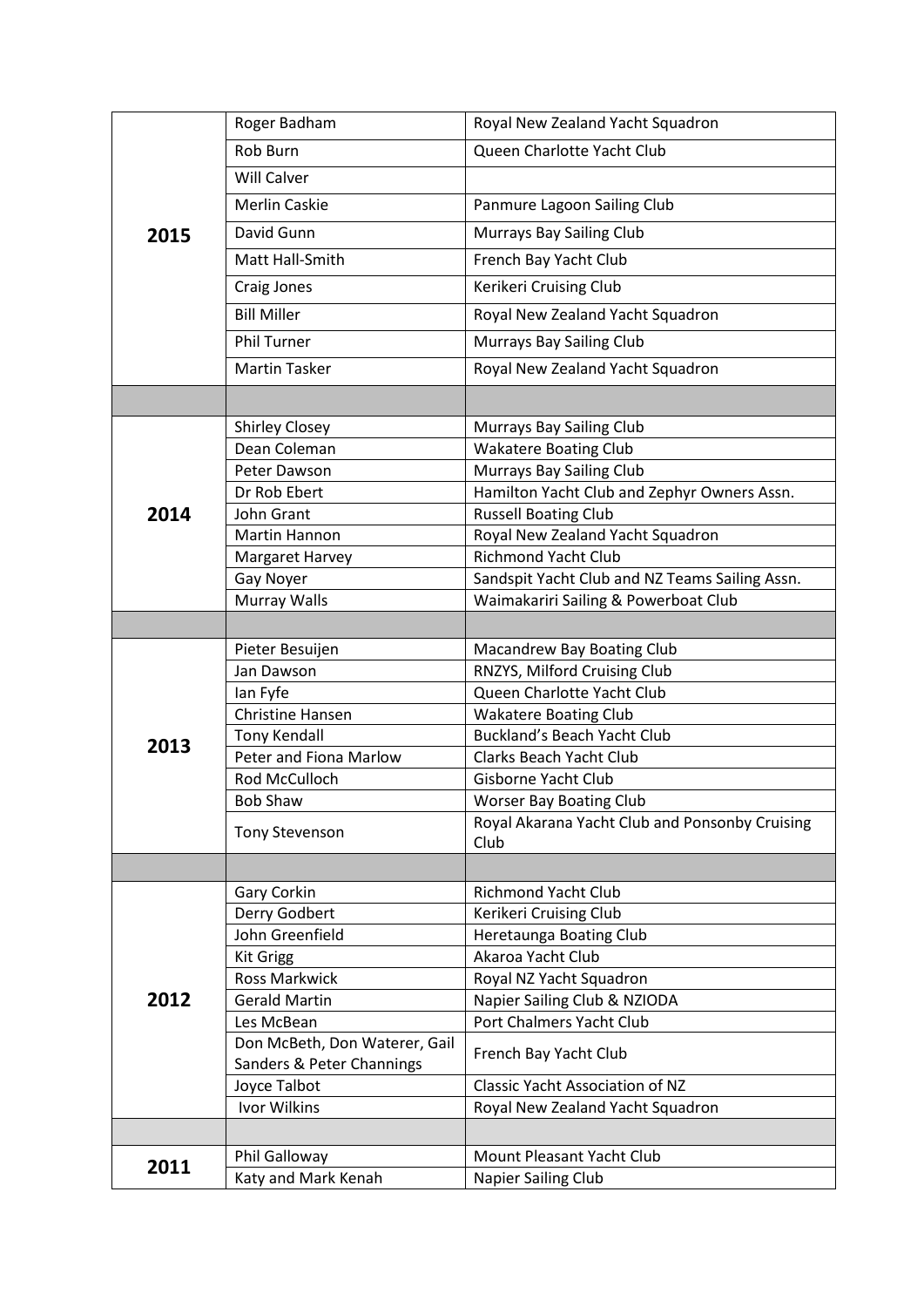|      | David Whytock                                  | Timaru Yacht & Powerboat Club          |
|------|------------------------------------------------|----------------------------------------|
|      | <b>Ted Frankham</b>                            | <b>Wakatere Boating Club</b>           |
|      | <b>Allan Garbutt</b>                           | Ravensbourne Boating Club              |
|      | <b>Stuart Burrough</b>                         | Queen Charlotte Yacht Club             |
|      | Gerald Flynn, Peter McKeogh<br>and Neil Harris | Royal New Zealand Yacht Squadron       |
|      | <b>Tim Sandall</b>                             | Wairoa Yacht Club, Napier Sailing Club |
|      | Alan Poore                                     | Charteris Bay Yacht Club               |
|      |                                                |                                        |
|      | Alexander Aitken                               | Zephyr Owners Association              |
|      | <b>Warren Belk</b>                             | Tauranga Yacht & Powerboat Club        |
|      | Des Brennan                                    | <b>YNZ Judging Panel</b>               |
|      | Isobel Jennings                                | Marakura Yacht Club                    |
| 2010 | Roger Kitchen                                  | <b>Torbay Sailing Club</b>             |
|      | Jim Lott                                       | CANANZ                                 |
|      | Ross Munro                                     | Nominated by David Glen and Ross Field |
|      | Sarah & Sefton Powrie                          | Royal New Zealand Yacht Squadron       |
|      | Doug Smeal                                     | Whangarei Cruising Club                |
|      |                                                |                                        |
|      |                                                |                                        |
|      | Neville England                                | <b>YNZ Board</b>                       |
|      | Bryan Robson Leckie                            | Waihola Yacht Club                     |
|      | <b>Brian Peet</b>                              | <b>Glendowie Boating Club</b>          |
|      | <b>Ross Currie</b>                             | Tauranga Yacht & Powerboat Club        |
|      | Gary Smith                                     | Tauranga Yacht & Powerboat Club        |
|      | <b>Greg Harrex</b>                             | Macandrew Bay Boating Club             |
|      | John Bullot                                    | <b>Richmond Yacht Club</b>             |
|      | Jon Olds                                       | Murrays Bay Boating Club               |
| 2009 | <b>Judy Francis</b>                            | Muritai Yacht Club                     |
|      | <b>Justin Hurst</b>                            | Waiuku Yacht Club                      |
|      | <b>Terry Coles</b>                             | Wanganui Sailing Club                  |
|      | <b>Trevor Hawke</b>                            | Wanaka Yacht & Powerboat Club          |
|      | Vera Mummery                                   | Richmond Yacht Club                    |
|      | <b>Bill Mitchinson</b>                         | Tauranga Yacht & Powerboat Club        |
|      | John Buck                                      | Tauranga Yacht & Powerboat Club        |
|      | Kevin Whitehead                                | <b>Wakatere Boating Club</b>           |
|      | <b>Graham Catley</b>                           | <b>Auckland Sailing Club</b>           |
|      |                                                |                                        |
|      | Larry Brockliss                                | Panmure Yacht & Boating Club           |
|      | <b>Maurice Scott</b>                           | <b>Worser Bay Boating Club</b>         |
|      | Ian MacLennan                                  | NZ Paper Tiger Owners Association      |
|      | Judith Salthouse                               | Royal New Zealand Yacht Squadron       |
|      | Don & Sue Mason                                | Royal New Zealand Yacht Squadron       |
|      | Julie Carrick                                  | <b>Vauxhall Yacht Club</b>             |
| 2008 | Malcolm & Barbara Waller                       | Sailability Auckland & Wellington      |
|      | Dave Glen                                      | <b>Glendowie Boating Club</b>          |
|      | Lloyd Rance                                    | Muritai Yacht Club                     |
|      | <b>Richard MacAlister</b>                      | Royal Akarana Yacht Club               |
|      | Joe Butterfield                                | <b>YNZ Judging Panel</b>               |
|      | Adrienne Greenwood                             | <b>YNZ Judging Panel</b>               |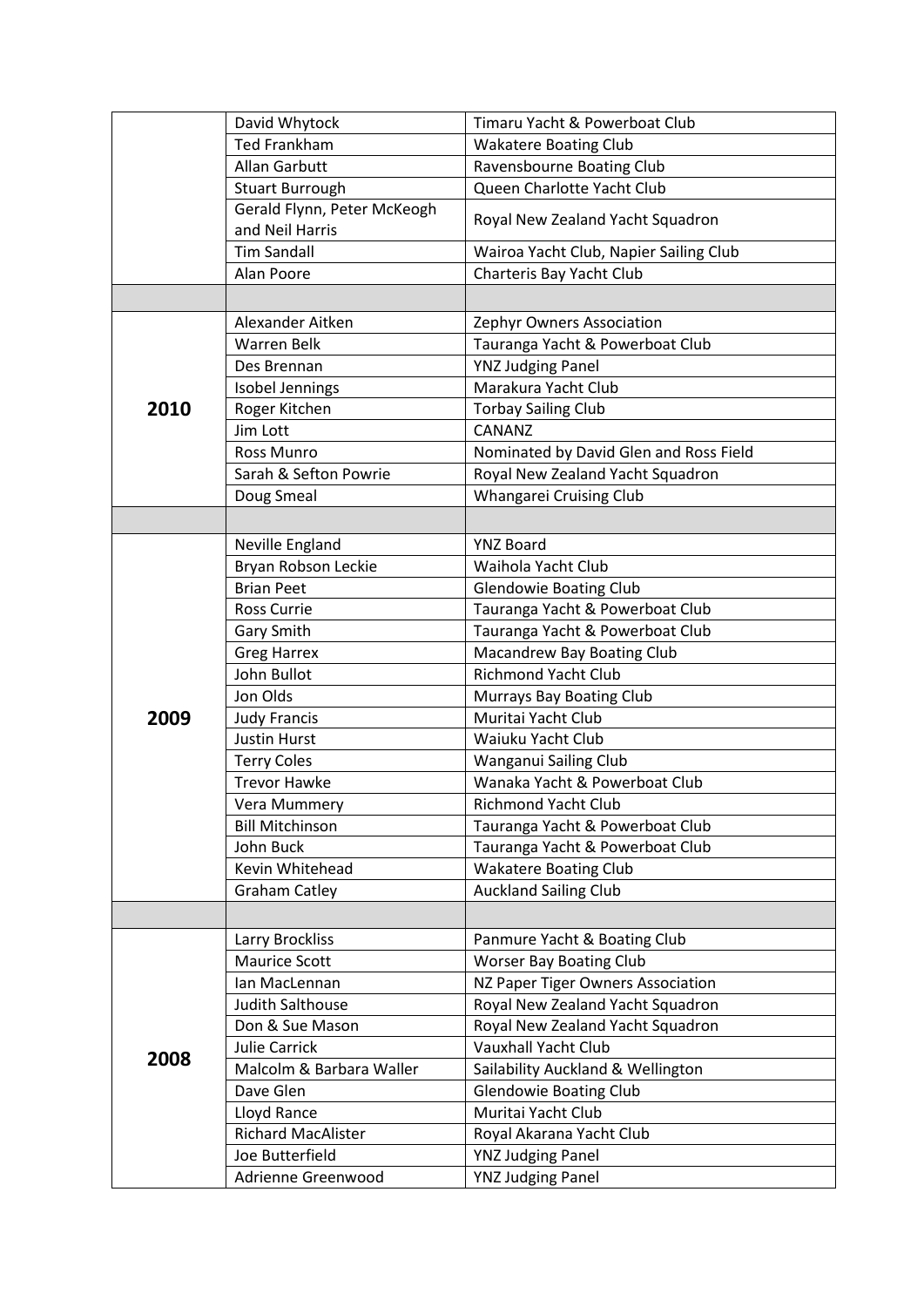|      | John Parrish                  | Takapuna Boating Club & RS:X Association |
|------|-------------------------------|------------------------------------------|
|      | <b>Grant Cunningham</b>       | <b>RS:X Association</b>                  |
|      | Ian Clouston                  | <b>Takapuna Boating Club</b>             |
|      | Denis Mowbray                 | <b>YNZ Board</b>                         |
|      | Ray Welson                    | <b>YNZ Judging Panel</b>                 |
|      |                               |                                          |
|      | Garth Briden                  | <b>Pupuke Boating Club</b>               |
|      | Don Brooke                    | Royal New Zealand Yacht Squadron         |
|      | <b>Barry Davies</b>           | <b>NZIODA</b>                            |
|      | <b>Stewart Elder</b>          | Port Chalmers Yacht Club                 |
|      | Rob H Green                   | Royal New Zealand Yacht Squadron         |
|      | John Gentry                   | Whangarei Cruising Club                  |
|      | Mike & Lorna Judd             | <b>NZIODA</b>                            |
| 2007 | Keith Kirkland                | Panmure Yacht & Boating Club             |
|      | <b>Brent Marks</b>            | <b>Vauxhall Yacht Club</b>               |
|      | <b>Brian Murray</b>           | SSANZ                                    |
|      | <b>Barrie Smith</b>           | Evans Bay Yacht & Motorboat Club         |
|      | Dean Stanley                  | <b>Worser Bay Boating Club</b>           |
|      | Bob Thomson & Bob Gunson      | Napier Sailing Club                      |
|      | Dennis Todd                   | Wanaka Yacht Club                        |
|      | Gary Wagstaff                 | Evans Bay Yacht & Motorboat Club         |
|      | Lou Walker                    | Akaroa Cruising Club                     |
|      |                               |                                          |
|      | Martin Balch                  | Otago Yacht Club                         |
|      | John Bennett                  | Panmure Yacht and Boating Club           |
|      | Irv Bigwood                   | <b>Bluff Yacht Club</b>                  |
|      | <b>Fendall Halliburton</b>    | Royal Akarana Yacht Club                 |
|      | Graeme & Lynn McCarty         | Kerikeri Cruising Club                   |
|      | Garth & Murlyn McCombe        | Marakura Yacht Club                      |
| 2006 | <b>Fred Price</b>             | Royal Akarana Yacht Club                 |
|      | <b>Peter Robins</b>           | Evans Bay Yacht & Motorboat Club         |
|      | John Rountree                 | Royal New Zealand Yacht Squadron         |
|      | <b>Peter Shanks</b>           | Waimakariri Sailing & Powerboat Club     |
|      | Tony Thompson                 | Bay of Plenty Trailer Yacht Squadron     |
|      | <b>Bill Whitiskie</b>         | Tauranga Yacht & Powerboat Club          |
|      |                               |                                          |
|      | Rob Bassett                   | <b>Torbay Sailing Club</b>               |
|      | Paul Dunphy                   | Tornado and 420 Class Associations       |
|      | Harold Kidd and Robin Elliott | Devonport Yacht Club                     |
|      | Roger Kitchen                 | <b>Torbay Sailing Club</b>               |
|      | John Lusk                     | <b>Grant Dalton and Ross Blackman</b>    |
|      | Jim McElrea                   | <b>KORC</b>                              |
| 2005 | <b>Steve MacKnight</b>        | Wanaka Yacht & Powerboat Club            |
|      | Lex Pearce                    | <b>Burkes St Leonard Boating Club</b>    |
|      | <b>Bill Penrose</b>           | Lake Dunstan Boating Club                |
|      | Warren Rankin                 | <b>Evans Bay Sailing Club</b>            |
|      | Mervyn Read                   | Vauxhall Yacht Club                      |
|      | Ross Sutherland               | Northland Yachting Association           |
|      | Des Townson                   | Zephyr Owners Association                |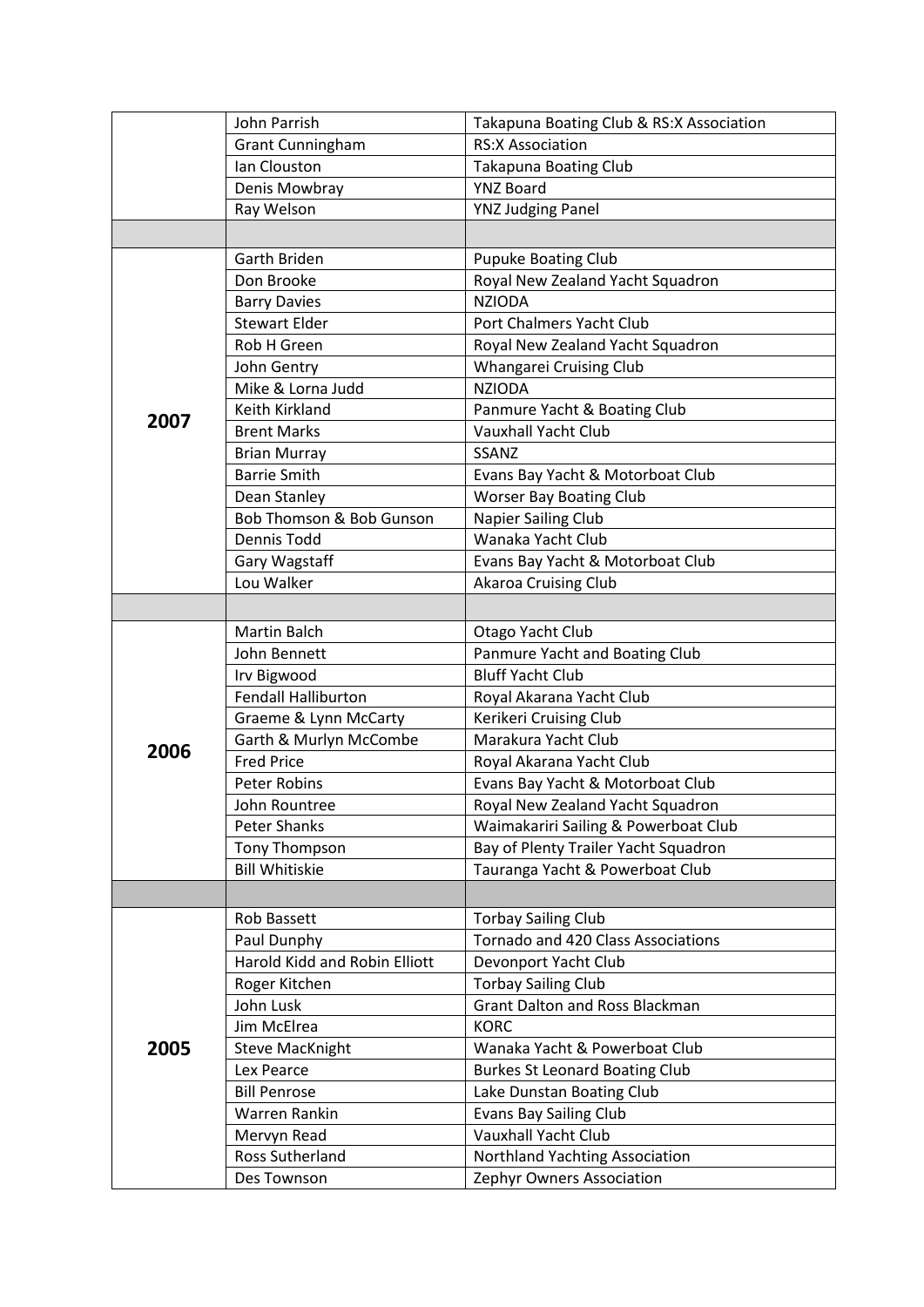|           | Ian Wilson                           | Tauranga Yacht and Powerboat Club                       |
|-----------|--------------------------------------|---------------------------------------------------------|
|           |                                      |                                                         |
|           | Rob Bond                             | <b>Takapuna Boating Club</b>                            |
|           | <b>Arthur Radford</b>                | Evans Bay Yacht and Motorboat Club                      |
|           | <b>Brian Smith</b>                   | <b>Hamilton Yacht Club</b>                              |
|           | Carole & Stan Price                  | Waimakiriri Sailing & Powerboat Club                    |
| 2004      | Glen Church                          | <b>Stewarts Gully Sailing Club</b>                      |
|           | John Hefford                         | Marakura Yacht Club                                     |
|           | Peter Webster                        | <b>Torbay Sailing Club</b>                              |
|           | <b>Tony Shields</b>                  | Kerikeri Cruising Club                                  |
|           |                                      |                                                         |
|           | Mary & Brian Inglis                  | Macandrew Bay Boating Club; Port Chalmers Yacht<br>Club |
|           | Jennifer Loader                      | Evans Bay Yacht & Motorboat Club                        |
|           | Rob Sowry                            | <b>Yachting New Zealand</b>                             |
|           | John Goater                          | Ponsonby Cruising Club                                  |
|           | John Parrish                         | <b>Gulf Harbour Yacht Club</b>                          |
| 2003      | John Peet                            | <b>Glendowie Boating Club</b>                           |
|           | <b>Richard Jones</b>                 | Royal New Zealand Yacht Squadron                        |
|           | Peter Carr                           | Royal New Zealand Yacht Squadron                        |
|           | Pat Smylie                           | Port Ohope Yacht Club                                   |
|           | John Elliot                          | <b>Hamilton Yacht Club</b>                              |
|           | Denis Hewitt                         | Kerikeri Cruising Club                                  |
|           | Ross May                             | Naval Point Club Lyttelton                              |
|           |                                      |                                                         |
|           | Murray Jennings                      | Marakura Yacht Club; Wakatipu Yacht Club                |
|           | Janet Watkins                        | Ponsonby Cruising Club                                  |
| 2001/2002 | <b>Richard Brabant</b>               | <b>Murrays Bay Sailing Club</b>                         |
|           | Malcolm Pearson                      | Charteris Bay Yacht Club                                |
|           | Ken Nesbit                           | Charteris Bay Yacht Club                                |
|           |                                      |                                                         |
|           | <b>Richard Brown</b>                 | Murrays Bay Sailing Club                                |
| 2000/2001 | Vern, Sue, Stacey and Alayne<br>Hall | Otago Yacht Club                                        |
|           | Tom Harold & Gordon<br>Robertson     | Whangarei Cruising Club                                 |
|           | Roy Innes                            | Port Chalmers Yacht Club                                |
|           | <b>Russell Morrison</b>              | Paremata Boating Club                                   |
|           | Terry Waterhouse                     | Ravensbourne Boating Club                               |
|           | <b>Barry Wright</b>                  | Waimakariri Sailing & Powerboat Club                    |
|           |                                      |                                                         |
|           | Ken Burt                             | Royal Port Nicholson Yacht Club                         |
|           | <b>Barry Davies</b>                  | <b>Howick Sailing Club</b>                              |
|           | Michael Dwyer                        | Macandrew Bay Boating Club                              |
| 1999/2000 | Alison Elder                         | Canterbury Yacht & Motorboat Club                       |
|           | Neil Gibbons                         | Evans Bay Yacht & Motorboat Club                        |
|           | Wendy Kendall                        | <b>Bucklands Beach Yacht Club</b>                       |
|           | Ron Mackie                           | Waimakariri Sailing & Powerboat Club                    |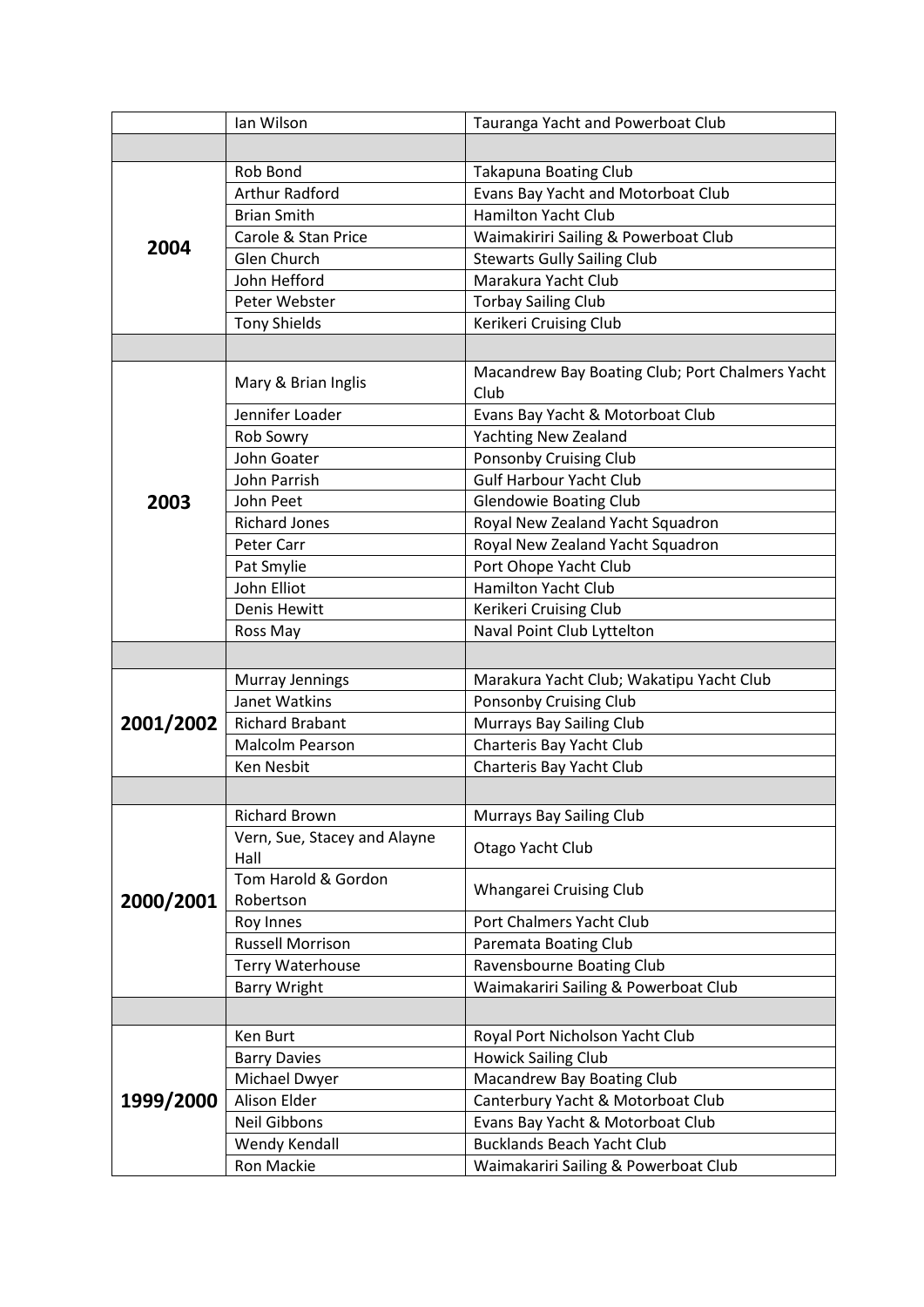|      | Peter & Ruth McKenzie          | Royal Port Nicholson Yacht Club       |
|------|--------------------------------|---------------------------------------|
|      | Ray O'Brien                    | <b>Pleasant Point Yacht Club</b>      |
|      | lan & Joy Smith                | Pigeon Bay Boating Club               |
|      |                                |                                       |
|      | Alex Eason                     | Mt Plesant Yacht Club                 |
| 1998 | Janet Garrett                  | <b>Takapuna Boating Club</b>          |
|      | Colin Smith                    | Tauranga Yacht & Powerboat Club       |
|      | <b>Peter Withall</b>           | Pigeon Bay Boating Club and CYA       |
|      | Margaret Kennett               | Pleasant Point Yacht Club and CYA     |
|      |                                |                                       |
|      | <b>Ronald Smith</b>            | Evans Bay Yacht & Motorboat Club      |
|      | Bay of Plenty Trailer Yacht    |                                       |
|      | Squadron                       | Waikato Yacht Squadron                |
|      | <b>Richard Jones</b>           | The Wharf Yacht Club                  |
| 1997 | Robin Wilkinson                | Whangarei Cruising Club               |
|      | Dave Hewitt                    | Mt Pleasant Yacht Club                |
|      | <b>Ralph Roberts</b>           | <b>Takapuna Boating Club</b>          |
|      | Penny Marthlew                 | <b>Bucklands Beach Yacht Club</b>     |
|      |                                |                                       |
|      | Robin Wemyss                   | Waikawa Boating Club                  |
|      | <b>Ross Telford</b>            | Royal Port Nicholson Yacht Club       |
| 1996 | <b>Graeme Ferris</b>           | North Otago Yacht & Powerboat Club    |
|      | Allan Bain                     | Macandrew Bay Boating Club            |
|      | Keith Henderson                | Otago Yacht Club                      |
|      |                                |                                       |
|      | <b>Commander Larry Robbins</b> | <b>Victoria Cruising Club</b>         |
|      | <b>Steve Carey</b>             | Otago Yacht Club                      |
| 1995 | <b>William Hoskins</b>         | <b>William Hoskins</b>                |
|      | <b>Patrick Millar</b>          | Royal Port Nicholson Yacht Club       |
|      | Joseph Butterfield             | Timaru Yacht & Power Boat Club        |
|      |                                |                                       |
|      | <b>Robert Bruce</b>            | Macandrew Bay Boating Club            |
|      | Warren Rankin                  | Evans Bay Yacht & Motorboat Club      |
|      | D Graham Innes                 | North Otago Yacht & Power Boat Club   |
| 1994 | <b>Barry Bowater</b>           | Canterbury Yacht & Motorboat Club     |
|      | <b>Yvonne Mexted</b>           | Evans Bay Yacht & Motorboat Club      |
|      | <b>Graeme Hargreaves</b>       | Royal Port Nicholson Yacht Club       |
|      | John Street                    | Royal New Zealand Yacht Squadron      |
|      |                                |                                       |
| 1993 | <b>Terrance G Collins</b>      | Cambridge Yacht & Motor Boat Club     |
|      | Derry Godbert                  | Kerikeri Cruising Club                |
|      | Neville Paul                   |                                       |
|      | Michael Clark                  |                                       |
|      |                                |                                       |
|      | Andrew Holland                 | Waimakariri Sailing & Power Boat Club |
|      | <b>Graham Mander</b>           | Canterbury Yacht & Power Boat Club    |
| 1992 | <b>Milton Pope</b>             | Mana Cruising Club                    |
|      | Duncan Ross                    | Pleasant Point Yacht Club             |